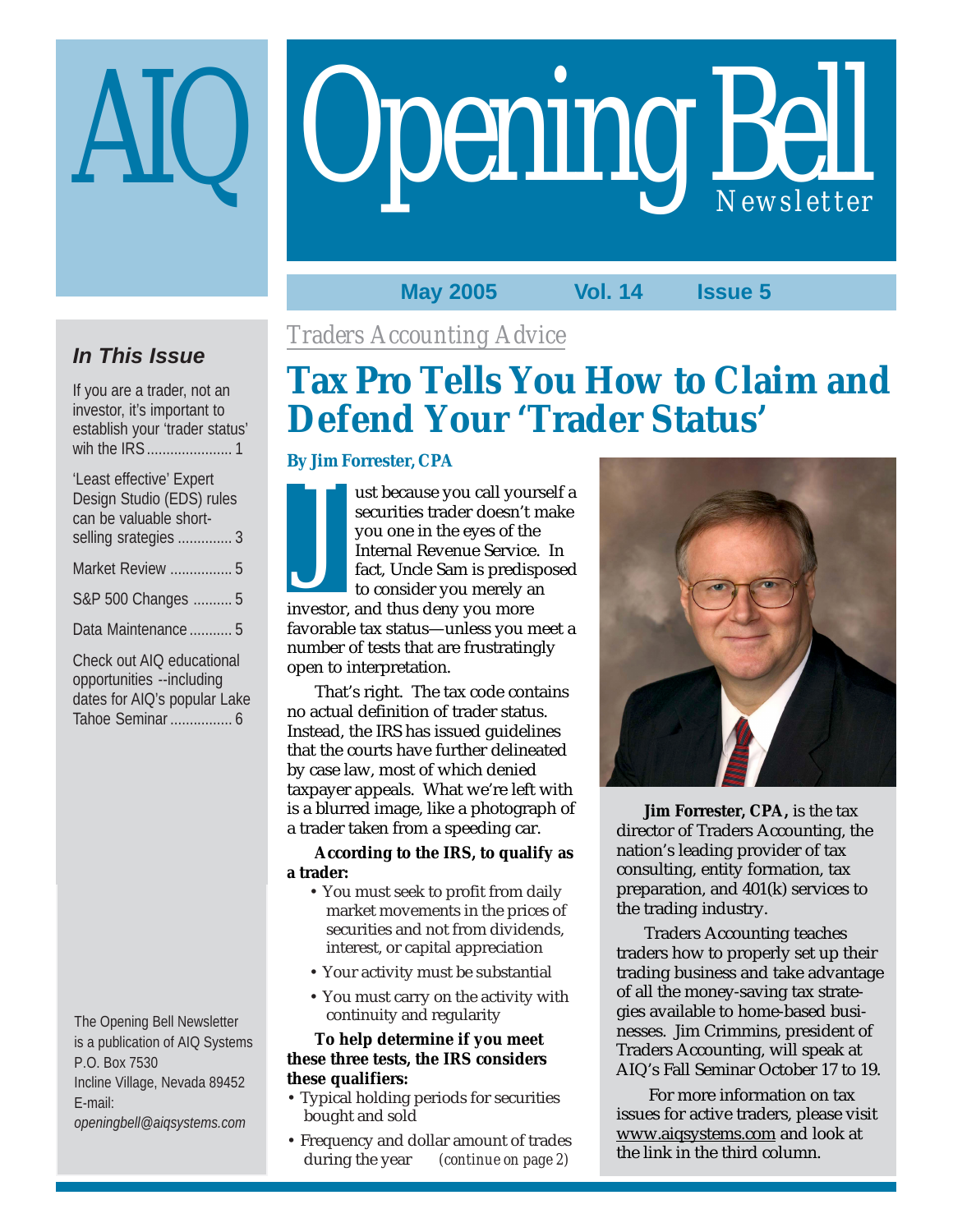- Extent to which you pursue trading to produce income for a livelihood
- March 2002 • Amount of time you devote to the activity

Swoosh, right? What is "substantial" activity? "Continuity and regularity?" And what's an acceptable holding period? Is a week too long? A month?

> *"Investors are subject to the 2% threshold for deductible investment expenses…and are limited to a \$3,000 capital loss deduction. But as a trader, you write off 100% of your expenses, and if you elect the mark to market accounting option, can offset all of your losses against income."*

We know who investors are. They're our hardworking neighbors who buy securities and hold them for such long-term goals as a college fund or retirement.

Traders, on the other hand, buy and sell securities solely to take advantage of short-term market changes. Your profits come from price swings, not dividends and interests. Since your holding period is brief, often a day at most (hence

#### **AIQ Opening Bell Newsletter**

**David Vomund, Publisher G.R. Barbor, Editor P.O. Box 7530 Incline Village, NV 89452**

AIQ Opening Bell does not intend to make trading recommendations, nor do we publish, keep or claim any track records. It is designed as a serious tool to aid investors in their trading decisions through the use of AIQ software and an increased familiarity with technical indicators and trading strategies. AIQ reserves the right to use or edit submissions.

While the information in this newsletter is believed to be reliable, accuracy cannot be guaranteed. Past performance does not guarantee future results.

**© 1992-2005, AIQ Systems**

the term "day trader"), there's no need to perform due diligence on the companies you trade.

Who cares how the IRS classifies you? You do! Investors are subject to the 2% threshold for deductible investment expenses (and hence cannot write off most of their expenses) and are limited to a \$3,000

> capital loss deduction. But as a trader, you write off 100% of your expenses, and if you elect the mark to market accounting option, can offset all of your losses against income.

> > Here's how to

claim and protect your trader status:

**Step one**: Prove beyond doubt that you are a bona fide trader; that is, you "seek to profit from daily

market movements." The best way to accomplish this is by showing a pattern of high trading volume and short holding periods. Keep your personal invest-

ments well separated from your trading business. The IRS is looking for "earnest intent"— that is, you work diligently to manage transactions, conduct strategy sessions, and make frequent trades.

**Step two**: Clear the "substantial activity" hurdle. The hallmarks the feds are looking for here are "frequent, regular, and continuous" trading. That means volume. One court case ruled that 75 trades a year was insufficient to warrant trader status. The feds need to know that you approach this as a business, not a hobby. Fail to convince them of that and you're back in investorland.

**Step three**: Trade with "continuity and regularity." If you want business status, it only stands to reason that you must actually be in and remain in business. Here's where the IRS is looking for a healthy flow of trades, significant dollar amounts, short holding periods, all the signs that your are at least attempting to make a living as a trader. If you take the summer off or show other gaps in your trading, the IRS will be disinclined to grant you trader status. If you're a "newbie" and flame out after nine months, while it seems unfair, the IRS has made it clear— no trader status for you.

Once you obtain trader status, you're not entirely in the clear. Owing to the capricious nature of appellate rulings and the everevolving tax code, there are no guarantees that the trader status you enjoy today might not be gone tomorrow.

*"One court case ruled that 75 trades a year was insufficient to warrant trader status. The feds need to know that you approach this as a business, not a hobby. Fail to convince them of that and you're back in investor-land."*

> One good way to claim and protect your trader status is to trade under the umbrella of a business. Not only is that where the biggest tax advantages reside, but a legal entity such as a C corporation or Limited Liability Company sends a strong message to the IRS that yours is an earnest and legitimate business enterprise worthy of trader tax status. We'll have more on this in an upcoming issue.

For more detailed information on Traders Accounting, please visit www.aiqsystems.com and look at the link in the third column.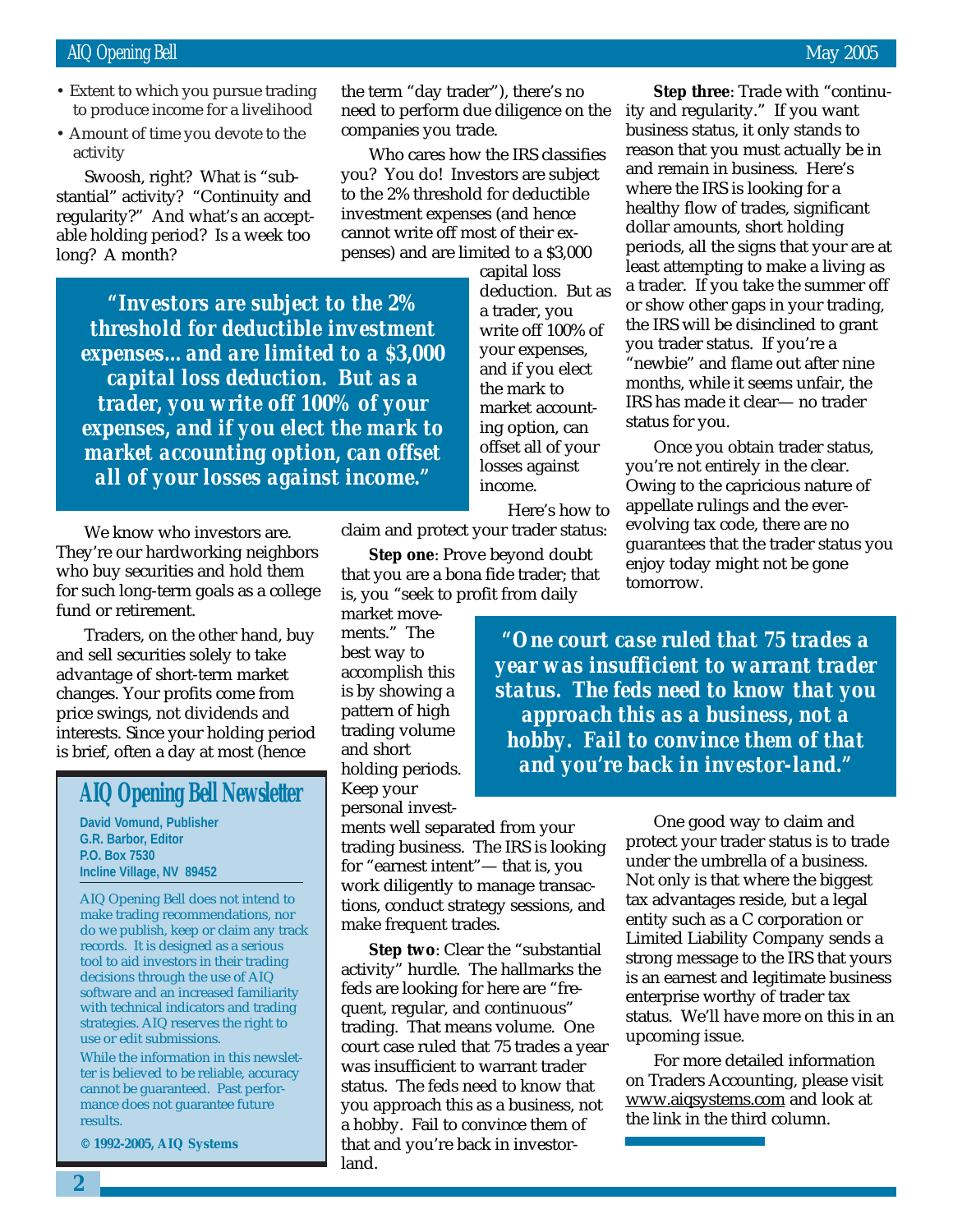#### *Testing Expert Design Studio Rules*

#### **Create Valuable Short-Selling Strategies By Combining Least Effective EDS Rules**

#### **By David Vomund**



s noted in previous articles about AIQ's Expert Design Studio (EDS) rules, TradingExpert is s noted in previous<br>
articles about AIQ'<br>
Expert Design Stude<br>
(EDS) rules,<br>
TradingExpert is<br>
delivered with over 200 pre-built

EDS rules. Most of the pre-built rules are based on the action of a specific indicator. For each indicator, several rules were created to represent most of the indicator's technically significant actions. Trading systems can be created by simply copying and pasting these individual rules.

Recently, we performed the time-consuming task of testing all the pre-built rules. In last month's *Opening Bell*, we identified the most effective of the 200 rules using a 22 day holding period. New Expert Design Studio models can be created by combining some of these most effective rules.

days (approximately one month) was used. This is a longer time period than what most of the prebuilt rules were designed for. For that reason, many of the trading results were very similar and represent simple market activity. For example, a Stochastic buy signal may be significant for a few days after the buy but it is insignificant for the next month. The rules that

performed the best were ones that were designed for longer time periods.

**Table 1** (next page) shows the 25 least effective rules, sorted by their annual

return on investment (ROI). To help identify the pre-built rules listed, we indicate which folders they reside in and what the rule names are. The first column of the table displays the

*"An important finding in this study is the third rule, the Dark Cloud Candlestick pattern...there were 1202 trades. That increases its reliability...."*

This month, we will reveal which rules are the least effective. Why care about the least effective rules? Because the worst performing rules on the Long side can be used effectively for short selling. By combining some of these least effective rules, valuable short-selling strategies can be created.

Our tests were run on a database of the S&P 1500 stocks. The tests were run from 1999 through 2004. A fixed holding period of 22 business

name of the folder (or folders) followed by the file name. The second column shows the file name. The third column shows the rule that was tested. Finally the ROI and number of

trades are shown.

To find a pre-built rule, open Expert Design Studio (EDS) and select *File, Open*, and double-click the *EDS Strategies* folder. This accesses the folder list found in Table 1. Double-click the appropriate folder name and then highlight and open the file name. With the file open, the rule will be displayed in the *Rule Library* page of the EDS window.

The average ROI on all the models that were tested was 21%. Consider that figure to be the return on the market. Results below that figure underperformed the market.

Please use the ROI as a reference for the effectiveness of the strategy instead of the return that you would actually have seen. The ROI on an EDS backtest does not show the return the model would have made. AIQ's Portfolio Simulator is needed for that task.

*"The single worst performing rule (i.e. the best short-selling rule) used a Candlestick charting pattern called Meeting Lines…Unfortunately, this rule only provided 25 trades."*

> The single worst performing rule (i.e. the best short-selling rule) used a Candlestick charting pattern called Meeting Lines. Meeting Lines are formed when opposite colored Candlesticks have the same closing price. Unfortunately, this rule only provided 25 trades. It will be worth loosening the criteria for the rule in order to increase the number of trades.

> For example, part of the rule states that the value of yesterday's close minus the value of yesterday's open is greater than \$2. By changing the rule to use percentage figures instead of dollar figures, there would be more trades.

> An important finding in this study is the third rule, the Dark Cloud Candlestick pattern. That's because there were 1202 trades. That increases its reliability and with so many trades it can be combined with other ineffective rules to create a short-selling model.

*(continued on page 5)*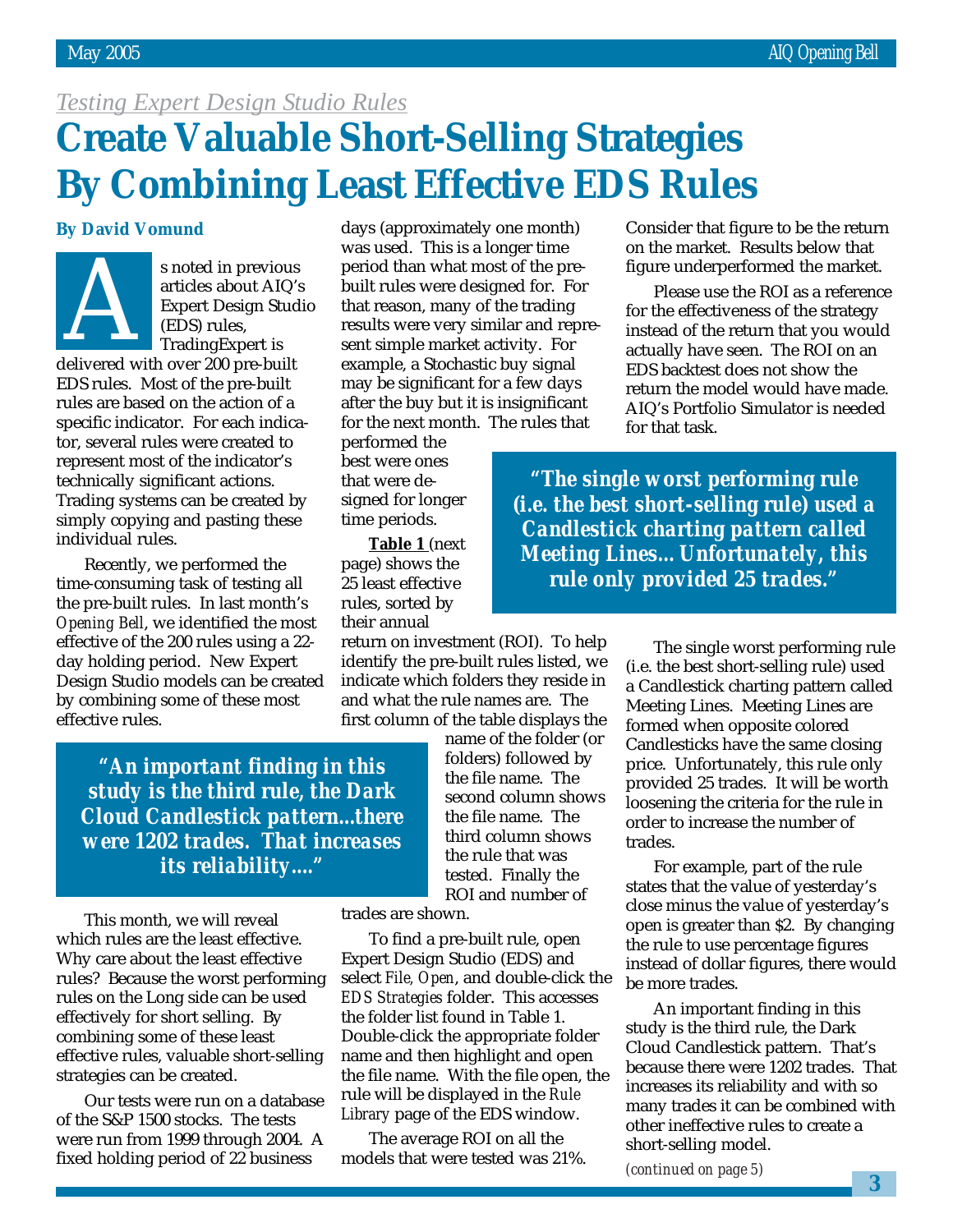$\vec{D}$ The following lists the results of testing the pre-built EDS rules using an S&P 1500 database. A fixed 22-business-day holding period was used. The testing time period was 1/1/99 to 12/31/04. The testing time period was 1/1/99 to 12/31/04.

## Folder/Subfolder

| Technical Indicator Strategies/Strategies using Candlesticks                    | Candlestick - Meeting Lines           | MeetingLines             | $-118.76$ | 25                |
|---------------------------------------------------------------------------------|---------------------------------------|--------------------------|-----------|-------------------|
| Market Timing Indicators and Strategies                                         | MktdnMktDirMovdn                      | MktdnMktDirMovdn         | $-11.91$  | 57                |
| Technical Indicator Strategies/Strategies using Candlesticks                    | Candlestick - Dark Cloud              | <b>DarkCloud</b>         | $-7.2$    | 1202              |
| Expert System Based Strategies/Expert Rating Strategies                         | Market ER Down                        | downERmarket             | $-1.77$   | 92                |
| Market Timing Indicators and Strategies                                         | MktDnPhaseDn                          | MktDnPhaseDn             | $-1.48$   | 84                |
| Market Timing Indicators and Strategies                                         | MktupPhaseup                          | MktupPhaseup             | 3.76      | 94                |
| Miscellaneous/Opening Bell Strategies                                           | <b>CBM July 2001</b>                  | marketrule               | 4.72      | 156               |
| Miscellaneous/Opening Bell Strategies                                           | Congesti                              | Breakout                 | 4.85      | 11022             |
| Expert System Based Strategies/Expert Rating Strategies                         | upERmarket                            |                          | 5.85      | 107               |
| Market Timing Indicators and Strategies                                         | MktupMACDup                           | MktupMACDup              | 6.81      | $\boldsymbol{50}$ |
| Viiscellaneous/Stocks and Commodities Magazine                                  | S&C_Oct2000                           | Long                     | 8.03      | 15547             |
| Shorter term strategies/Hit and Run Trading - Jeff Cooper                       | 180s Buy                              | Buy180                   | 10.45     | 18456             |
| Technical Indicator Strategies/Strategies using Candlesticks                    | Candlestick - Harami                  | Harami                   | 10.7      | 17011             |
| Shorter term strategies/Hit and Run Trading - Jeff Cooper                       | 5-day Momentum Buy                    | BuyLong                  | 11.54     | 3242              |
| Swing Trading Strategies/Street Smarts - Linda B Raschke                        | Volatile History                      | Buy                      | 11.63     | 16990             |
| Shorter term strategies/Hit and Run Trading - Jeff Cooper                       | Expansion Pivot Buys                  | ExpansionPivotsBuy       | 12.32     | 14680             |
| Market Timing Indicators and Strategies                                         | MktupDirMovup                         | MktupDirMovup            | 12.42     | 39                |
| Shorter term strategies/Hit and Run Trading - Jeff Cooper                       | Lizards Buy                           | LizardBuy                | 12.68     | 4371              |
| Swing Trading Strategies/Street Smarts - Linda B Raschke                        | Range Contraction                     | RangeContraction         | 13.8      | 33789             |
| Technical Indicator Strategies/Strategies using one indicator/Simple Moving Avg | Price crosses IT MA                   | <b>STMAcrossITMA</b>     | 13.85     | 23611             |
| Chart Pattern Strategies                                                        | Double Top Strategy                   | Doubletop                | 13.92     | 15451             |
| Technical Indicator Strategies/Strategies using one indicator/OBV               | New high not confirmed by OBV         | OBVhiNON                 | 14.4      | 28856             |
| Technical Indicator Strategies/Strategies using one indicator/RSI Wilder        | RSI Wilder slope down, price slope up | <b>RSIWilderdnPRICEu</b> | 14.51     | 42823             |
| Technical Indicator Strategies/Strategies using one indicator/Simple Moving Avg | ST MA crosses LT MA                   | STMAcrossLTMA            | 14.59     | 14421             |

### ш

| Folder/Subfolder                                                                | File Name                             | <b>Rule Name</b>         | <b>ROI</b> | # of Trades |
|---------------------------------------------------------------------------------|---------------------------------------|--------------------------|------------|-------------|
| Technical Indicator Strategies/Strategies using Candlesticks                    | Candlestick - Meeting Lines           | MeetingLines             | $-118.76$  | 25          |
| Market Timing Indicators and Strategies                                         | MktdnMktDirMovdn                      | MktdnMktDirMovdn         | $-11.91$   | 57          |
| Technical Indicator Strategies/Strategies using Candlesticks                    | Candlestick - Dark Cloud              | <b>DarkCloud</b>         | $-7.2$     | 1202        |
| Expert System Based Strategies/Expert Rating Strategies                         | Market ER Down                        | downERmarket             | $-1.77$    | 92          |
| Market Timing Indicators and Strategies                                         | <b>MktDnPhaseDn</b>                   | <b>MktDnPhaseDn</b>      | $-1.48$    | 84          |
| Market Timing Indicators and Strategies                                         | MktupPhaseup                          | MktupPhaseup             | 3.76       | 54          |
| Miscellaneous/Opening Bell Strategies                                           | 1002 VInr NBO                         | marketrule               | 4.72       | 156         |
| Miscellaneous/Opening Bell Strategies                                           | Congesti                              | Breakout                 | 4.85       | 11022       |
| Expert System Based Strategies/Expert Rating Strategies                         | upERmarket                            |                          | 5.85       | 107         |
| Market Timing Indicators and Strategies                                         | MktupMACDup                           | MktupMACDup              | 6.81       | Z           |
| Miscellaneous/Stocks and Commodities Magazine                                   | S&C_Oct2000                           | Long                     | 8.03       | 15547       |
| Shorter term strategies/Hit and Run Trading - Jeff Cooper                       | 180s Buy                              | Buy <sub>180</sub>       | 10.45      | 18456       |
| Technical Indicator Strategies/Strategies using Candlesticks                    | Candlestick - Harami                  | Harami                   | 10.7       | 17011       |
| Shorter term strategies/Hit and Run Trading - Jeff Cooper                       | 5-day Momentum Buy                    | BuyLong                  | 11.54      | 3242        |
| Swing Trading Strategies/Street Smarts - Linda B Raschke                        | Volatile History                      | Buy                      | 11.63      | 16990       |
| Shorter term strategies/Hit and Run Trading - Jeff Cooper                       | Expansion Pivot Buys                  | ExpansionPivotsBuy       | 12.32      | 14680       |
| Market Timing Indicators and Strategies                                         | MktupDirMovup                         | MktupDirMovup            | 12.42      | 39          |
| Shorter term strategies/Hit and Run Trading - Jeff Cooper                       | Lizards Buy                           | LizardBuy                | 12.68      | 4371        |
| Swing Trading Strategies/Street Smarts - Linda B Raschke                        | Range Contraction                     | RangeContraction         | 13.8       | 33789       |
| Technical Indicator Strategies/Strategies using one indicator/Simple Moving Avg | Price crosses IT MA                   | <b>STMAcrossITMA</b>     | 13.85      | 23611       |
| Chart Pattern Strategies                                                        | Double Top Strategy                   | Doubletop                | 13.92      | 15451       |
| Technical Indicator Strategies/Strategies using one indicator/OBV               | New high not confirmed by OBV         | <b>OBVhiNON</b>          | 14.4       | 28856       |
| Technical Indicator Strategies/Strategies using one indicator/RSI Wilder        | RSI Wilder slope down, price slope up | <b>RSIWilderdnPRICEu</b> | 14.51      | 42823       |
| Technical Indicator Strategies/Strategies using one indicator/Simple Moving Avg | ST MA crosses LT MA                   | STMAcrossLTMA            | 14.59      | 14421       |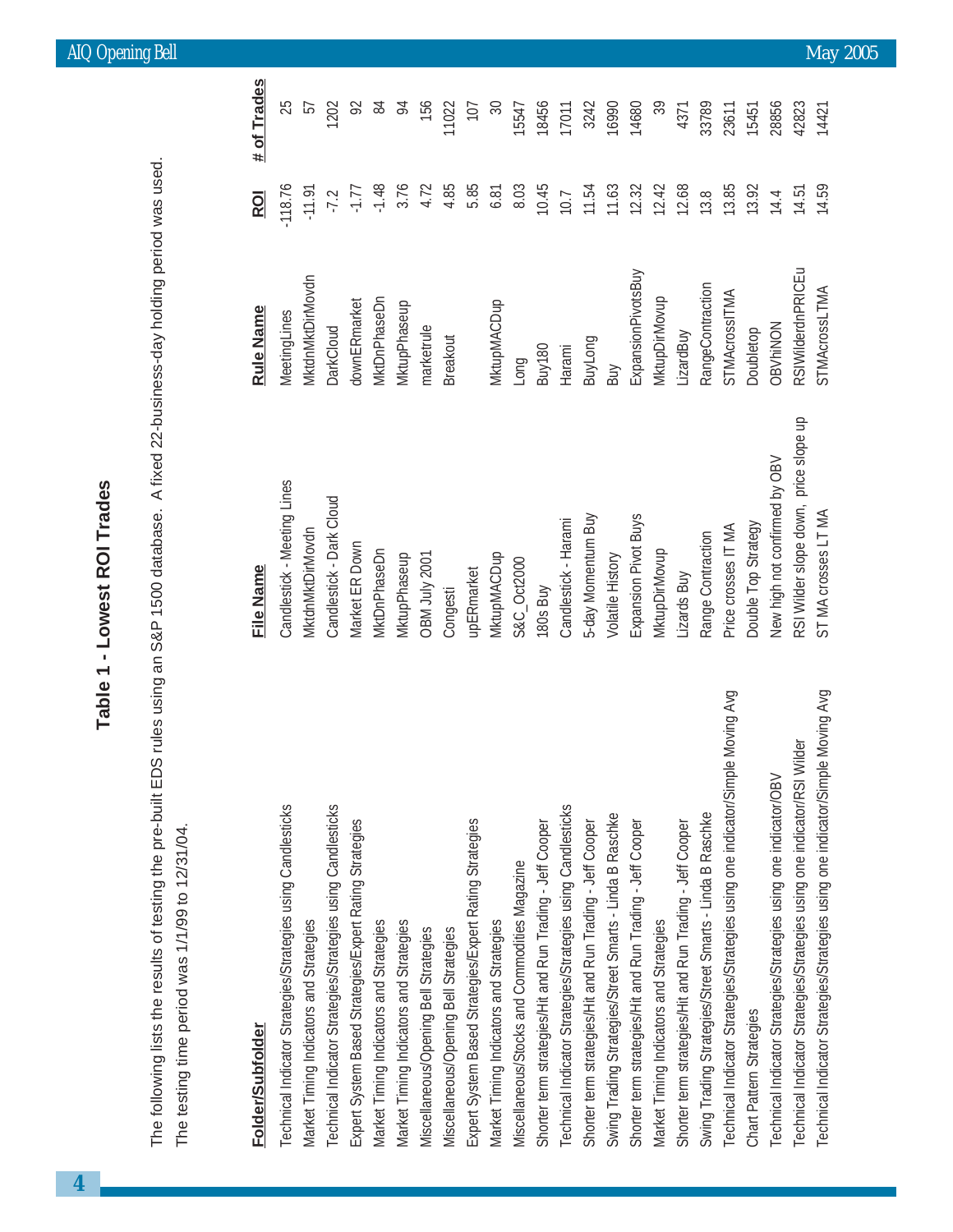The Dark Cloud Cover is a bearish Candlestick charting pattern. It occurs in an uptrend where the first day is a Long White Day (the stock's close is well above its open). On the next day, the stock opens above the previous day's high, trades lower throughout the day, and then closes below the midpoint of the Long White Day.

In AIQ's pre-built EDS rule, there isn't a rule requiring the stock to be in an uptrend and the Long White Day needs to be greater than \$2. Also, on the second day of the pattern, the EDS rule requires a large Black candle but doesn't require the close to be below the midpoint of the prior day.

An example of a stock that passes this screening is Wellpoint Health Network (WLP) in **Figure 1**. Notice on the last two Candlestick patterns, the Long White Candle (close greater than open) is followed by a Long Black Candle (close less than open).

We were hoping for more



**Figure 1.** Daily Candlestick chart of Wellpoint Health Network. The last two Candlesticks are an example of a Dark Cloud Cover bearish pattern.

effective short-selling rules with lots of trades so that we could build a highly effective short-selling model. We've made an assumption that the worst performing rules on the long

side may be the best rules on the short side. That assumption might be wrong. In that regard, in an upcoming issue we'll test all the prebuilt rules using short-selling trades with a five-day holding period.

| <b>STOCK DATA MAINTENANCE</b>                             |               |              |                     |  |
|-----------------------------------------------------------|---------------|--------------|---------------------|--|
| The following table shows stock splits and other changes: |               |              |                     |  |
| <b>Stock</b>                                              | <b>Ticker</b> | <b>Split</b> | <b>Approx. Date</b> |  |
| Timberland Co.                                            | TBL           | 2:1          | 05/03/05            |  |
| Featherlite Inc.                                          | <b>FTHR</b>   | 3:2          | 05/05/05            |  |
| Gentex Corp.                                              | <b>GNTX</b>   | 2:1          | 05/09/05            |  |
| <b>Ultra Petroleum</b>                                    | <b>UPL</b>    | 2:1          | 05/10/05            |  |
| Chemed Corp.                                              | <b>CHE</b>    | 2:1          | 05/12/05            |  |
| Quicksilver                                               | ZQK           | 2:1          | 05/12/05            |  |
| Nexen Inc.                                                | <b>NXY</b>    | 2:1          | 05/18/05            |  |
| Moody's Corp.                                             | <b>MCO</b>    | 2:1          | 05/19/05            |  |
| <b>MGM</b> Mirage                                         | MGG           | 2:1          | 05/19/05            |  |
| <b>Barrett Business</b>                                   | BBSI          | 3:2          | 05/20/05            |  |
| <b>Adobe Systems</b>                                      | ADBE          | 2:1          | 05/24/05            |  |
| Hunt (JB) Transport                                       | <b>JBHT</b>   | 2:1          | 05/24/05            |  |
| <b>Precision Drilling</b>                                 | <b>PDS</b>    | 2:1          | 05/27/05            |  |
| <b>Courier Corp</b>                                       | <b>CRRC</b>   | 3:2          | 05/30/05            |  |
| Canadian Nat. Res.                                        | <b>CNQ</b>    | 2:1          | 05/30/05            |  |

#### **Trading Suspended:**

Conrad Industries (CNRD), Fox Entertainment Group (FOX), Metro-Goldwyn-Mayer Inc (MGM), Sears Roebuck & Co. (S)

#### **Name Changes:**

Hershey Foods Corp. (HSY) to Hershey Co. (HSY) Kmart Holding Corp. (KMRT) to Sears Holding Corp. (SHLD) Scott Co. (SMG) to Scott Miracle-Gro (SMG)

#### **MARKET REVIEW**

April was the weakest month of the year. The S&P 500 had a mild correction of 2% but the rest of the market fell more.

The Nasdaq Composite fell close to 4% and the Russell 2000, a measure of small-cap stocks, fell 5.8%.

#### **S&P 500 Changes**

**Changes to the S&P 500 Index and Industry Groups:**

Sears Holdings (SHLD) replaces Sears Roebuck & Co. (S). SHLD is added to the Retail - Department Stores (RETAILDE) group.

National Oilwell Varco (NOV) replaces Power-One (PWER). NOV is added to the Oil & Gas Equipment & Services (OILGASEQ) group.

#### May 2005 AIQ Opening Bell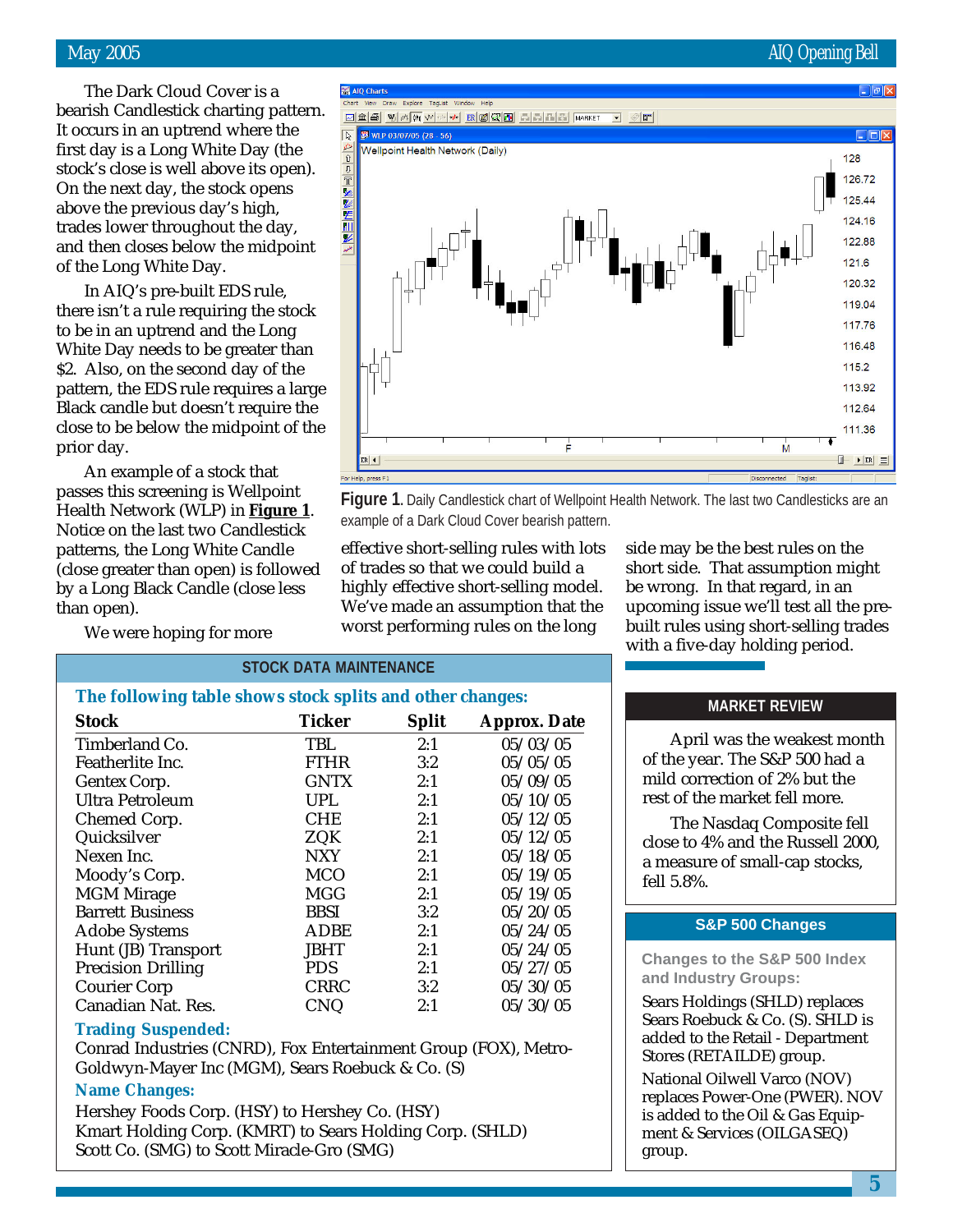#### **One Day ChartPattern Seminar with Dan Zanger**

#### **plus bonus AIQ session with Steve Hill**

**May 14, 2005 8:30 a.m. – 6:00 p.m.**

#### **Location: Los Angeles**

Sheraton Gateway Hotel Los Angeles Airport 6101 West Century Blvd. Los Angeles, CA 90045

Learn the art of chart pattern recognition and how to trade like a pro from AIQ user and master technical analyst - **Dan Zanger.**

Sign up now at http://www.chartpattern.com/seminar.htm

#### **Topics**

- Earnings and how to read them properly for momentum trading and investing
- Shares outstanding and how they relate to the movement of stocks
- Group strength and rotation with seasonal factors
- An overview of chart patterns
- Using trend lines
- Chart patterns for swing trading
- Patterns for reversals
- How to fully understand the daily bars
- How to play gaps
- How to spot weakness in stocks before they breakdown
- How to spot the big winners before they move

#### **Plus**

Bonus session on identifying Sell points and Money Management by Steve Hill, **CEO, AIQ Systems**

**Cost is \$995.00 per person, includes breakfast and lunch.**

Sign up now at http://www.chartpattern.com/seminar.htm

#### **AIQ's 16th Annual Lake Tahoe Seminar**

October 17, 18, 19, 2005

Speakers Include

#### **ONLY \$795**

Dr Van K. Tharp Henry Brookins Steve Palmquist Steve Wheeler David Johnson David Vomund Steve Hill

Reservations now open CALL 1-800-332-2999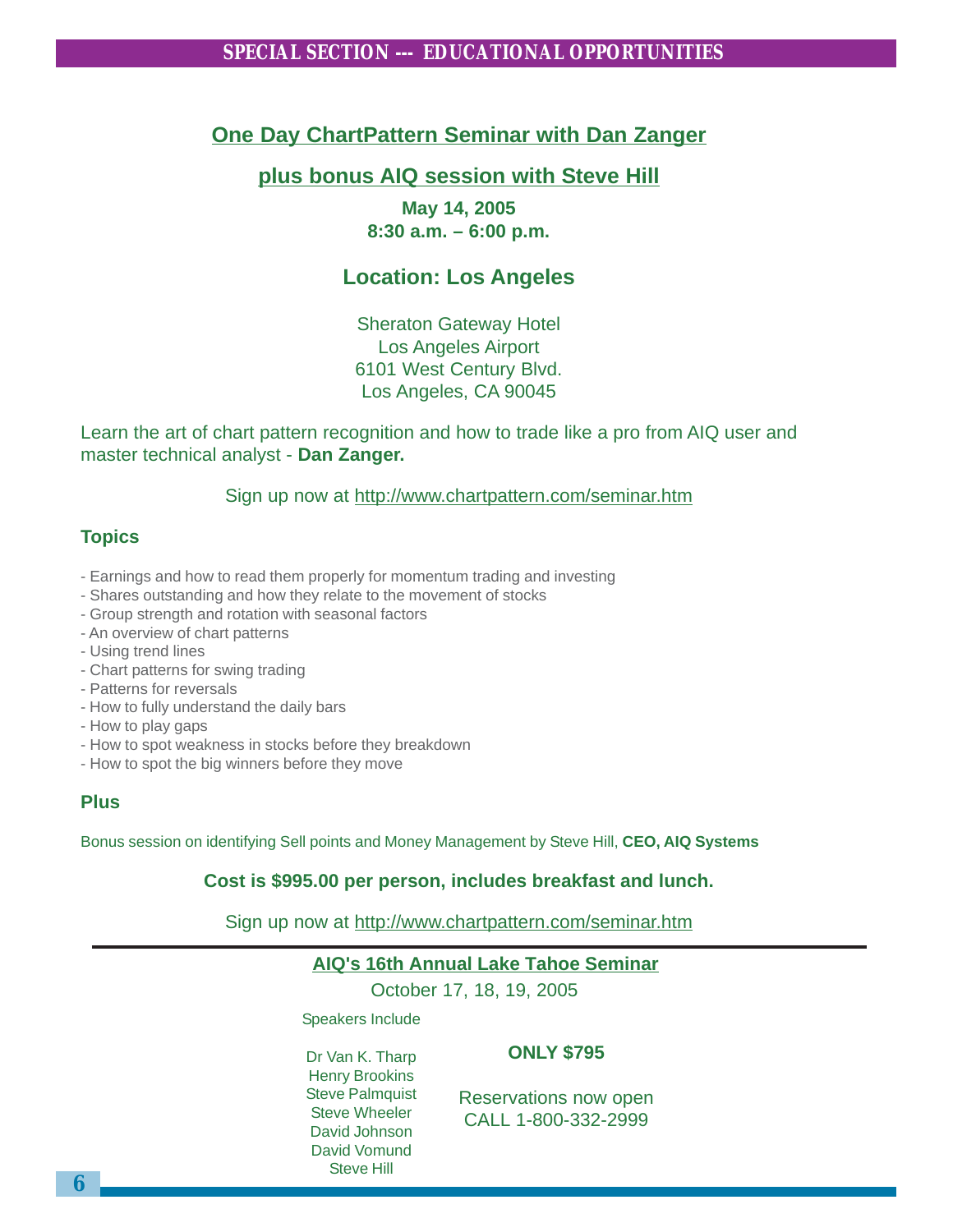

#### **AIQ and NaviTrader present FREE one day seminar**

**May 7, 2005 9:30 a.m. – 2:30 p.m.**

#### **Location: Orange County**

National University 3390 Harbor Blvd. Costa Mesa, CA 92626 **Presenters for this seminar will be:** David Vomund, **AIQ Chief Analyst** Steven Wheeler & David Johnson, **Co-Founders of NaviTrader**

#### **Topics**

#### **Becoming a Successful Trader:**

In his presentation, David Vomund will discuss what successful traders need to know about the market. He will show how trading models are created using the AIQ software and will discuss some pitfalls that one can fall into in creating a system. Finally, he will highlight the system he uses for longer-term Exchange Traded Fund (ETFs) trading. **p**

#### **How To Develop a Profitable Trading Business**

This portion of the presentation will focus on the following:

- How To Trade and Invest for exceptional gains without having to be glued to a monitor each day.
- How To Develop a Trading Plan
- How To Develop The Confidence Level You Need To be successful at trading and investing.
- How To Stay in The game by using optimal risk management techniques.

- How To Save Thousands of Dollars each year in brokerage commissions This could make the difference between making and losing money.

> **Please RSVP by calling NaviTrader at 800-987-6269 or send an e-mail to support@navitrader.com**